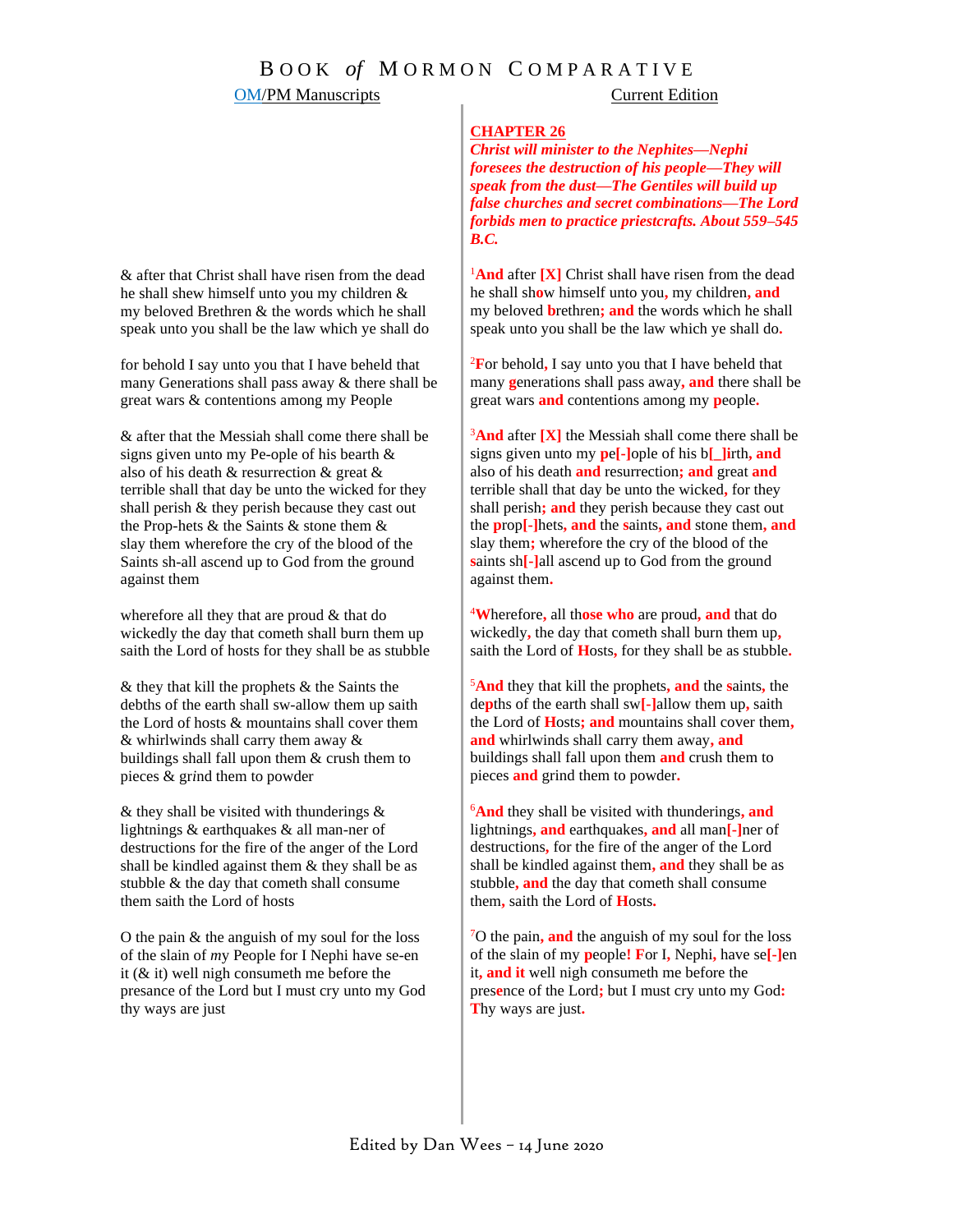### OM/PM Manuscripts Current Edition

but behold the righteous that hearken unto the words of the Pr-ophets & destroy them not but look *f*orward unto Christ with steadfastness for the si-gns which are given notwithstanding all persecution behold they are they which shall not perish

but the Son of righteousness shall appear unto them & he shall h(heal)ea*l* them & they shall have peace *w*ith him untill three generations shall have passed away & many of the fourth Generation shall have passed away in righteousness

& when these things (shall) have passed away a speedy destruction cometh unto my People for notwithstanding the pains of my soul I have seen it wherefore I know that it sh-all come to pass & they sell themselves for no*ug*ht for for the reward of their pride & their foo-lishness they shall reap destruction for because they yienldeth unto the Devil & chose wo-rks of darkness rather then light therefore they must go down to hell

for the spirit of the Lord will not always strive with man & when the spirit ceaseth to strive with m-an then cometh speedy destruction & this grieveth my Soul

& as I spake concerning the convinceing of the Jews that Jesus is the ver*r*y Christ it must needs be that **84** the Gentiles be convinced also that Jesus is the Christ the Eternal God

& that he manifesteth himself unto all they that believe in him by the power of the Holy Gohost yea unto every Nation Kindred Tongue & People working mighty miracles signs & won-ders among the children of men according to their faith

but behold I prophesy unto y*o*u con-cerning the last days concerning the days when the Lord God shall bring these things forth unto the children of men

after that my seed  $&$  the seed of my Brethren (shall) have dwindled in un-belief & shall have been s*m*itten by the Gentiles yea after that the Lord God shall have cam-ped against them round about & shall have laid siege against them with a mount  $&$  ra-ised forts against them  $&$  after that they shall have been brought down low in the dust even that they are not yet the words of the righteous shall be written & the prayers of the faithful shall be heard & all they which have dwindled in unbelief shall not be for-gotten

<sup>8</sup>**B**ut behold**,** the righteous that hearken unto the words of the **p**r**[-]**ophets**, and** destroy them not**,** but look forward unto Christ with steadfastness for the si**[-]**gns which are given**,** notwithstanding all persecution**—**behold**,** they are they which shall not perish**.**

<sup>9</sup>**B**ut the Son of **R**ighteousness shall appear unto them; and he shall  $\Box$ **heal**  $\Box$  **hem, and** they shall have peace with him**,** until**[\_]** three generations shall have passed away**, and** many of the fourth **g**eneration shall have passed away in righteousness**.**

<sup>10</sup>**And** when these things **[X]** have passed away a speedy destruction cometh unto my **p**eople**;** for**,**  notwithstanding the pains of my soul**,** I have seen it**;** wherefore**,** I know that it sh**[-]**all come to pass**; and**  they sell themselves for n**a**ught**;** for**,** for the reward of their pride **and** their foo**[-]**lishness they shall reap destruction**;** for because they yie**[\_]**ld**[\_ \_ \_]** unto the **d**evil **and** cho**o**se wo**[-]**rks of darkness rather th**a**n light**,** therefore they must go down to hell**.**

<sup>11</sup>**F**or the **S**pirit of the Lord will not always strive with man**. And** when the **S**pirit ceaseth to strive with m**[-]**an then cometh speedy destruction**, and** this grieveth my **s**oul**.** 

<sup>12</sup>**And** as I spake concerning the convinc**[\_]**ing of the Jews**,** that Jesus is the ver**[\_]**y Christ**,** it must needs be that the Gentiles be convinced also that Jesus is the Christ**,** the Eternal God**;** 

<sup>13</sup>**And** that he manifesteth himself unto all th**ose who** believe in him**,** by the power of the Holy G**[\_]**host**;** yea**,** unto every **n**ation**, k**indred**, t**ongue**, and p**eople**,** working mighty miracles**,** signs**, and** won**[-]**ders**,** among the children of men according to their faith**.** 

<sup>14</sup>**B**ut behold**,** I prophesy unto you con**[-]**cerning the last days**;** concerning the days when the Lord God shall bring these things forth unto the children of men**.** 

<sup>15</sup>**A**fter **[X]** my seed **and** the seed of my **b**rethren **shall** have dwindled in un**[-]**belief**, and** shall have been smitten by the Gentiles**;** yea**,** after **[X]** the Lord God shall have cam**[-]**ped against them round about**, and** shall have laid siege against them with a mount**, and** ra**[-]**ised forts against them**; and** after **[X]** they shall have been brought down low in the dust**,** even that they are not**,** yet the words of the righteous shall be written**, and** the prayers of the faithful shall be heard**, and** all th**ose who** have dwindled in unbelief shall not be for**[-]**gotten**.**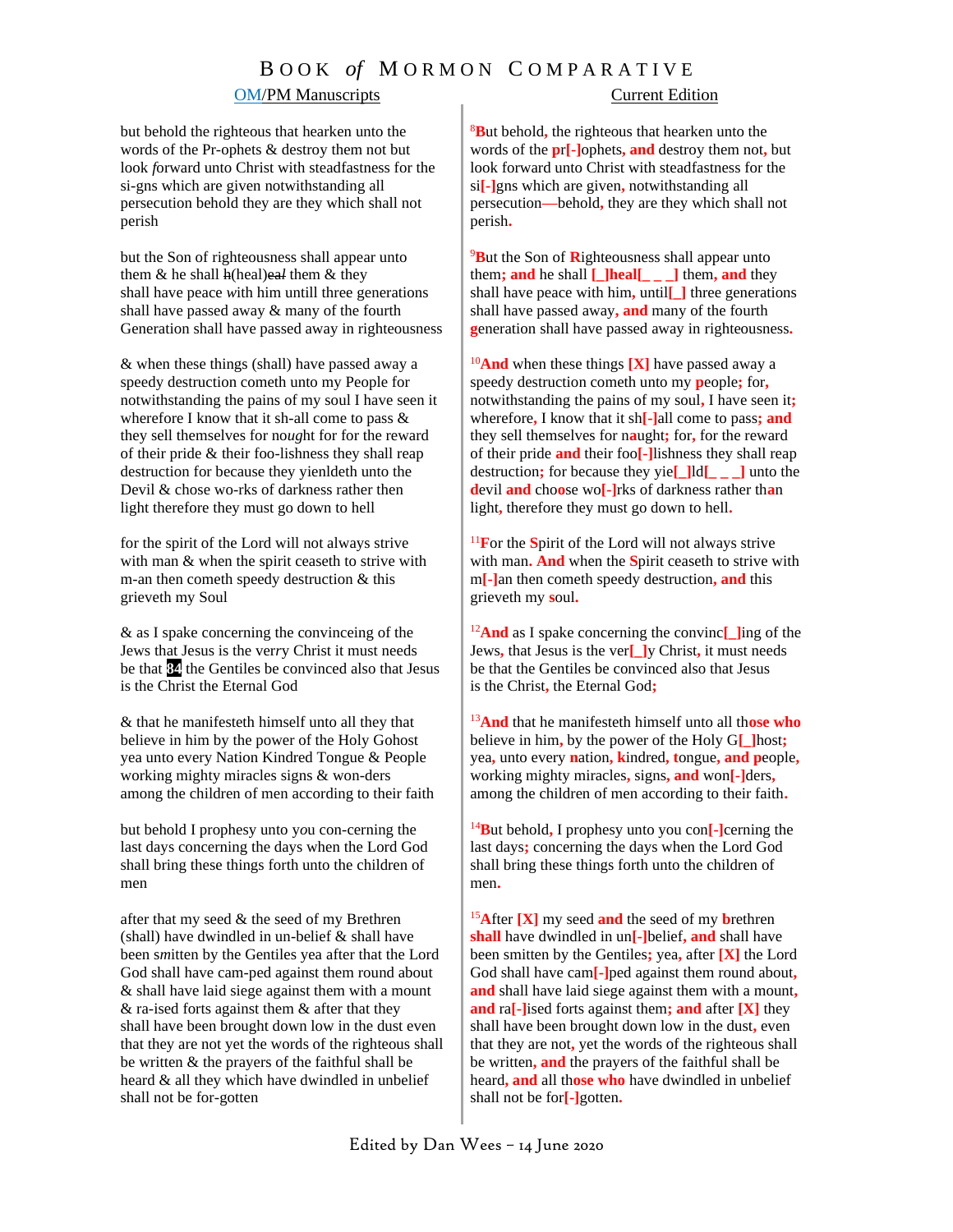### **OM/PM Manuscripts** Current Edition

for they which shall be destroid shall speak unto them out of the ground & their spea-ch shall be low out of the dust & their voice shall be as one that hath a familiar spirit for the Lo(r)d God will give unto him power that he may whisper concerning them even as it were out of the ground & their speach shall whisper out of the dust

for thus saith the Lord God they shall write the things which shall be done among them & they shall be written & sealed up in a Book & they that have dwindled in unbelief shall not have them for they seek to de-stroy the things of God

wherefore as they which have been destroid have been destroid speed-ily & the multi*t*udes of their terrible ones shall be as chaff that passeth away yea thus saith the Lord God it shall be at an instant suddenly

& it shall come to pass tha-t they which have dwindled in unb*e*lief shall be smitten by the hand of the Gentiles

& the Gentiles are lifted up in the pride of their eyes & have stumbled because of the grea-tness of their stumbleing block that they have built up many churches nevertheless they put down the power & the *m*iracles of God & preach up unto themselves their own wisd-om & their own learning that they may get gain & grind upon the face of the poor

& there are m-any churches built up which causeth en(v)yings & strifes & malice

& there are also sec(secret)re*t*

combinations even as in times of old according to the combinations of the Devil for h*e* is the founder of all these things yea the founder of murder & works of darkness yea & he leadeth them by the neck with a flaxen cord untill he bindeth them with his strong cords forever

for behold my beloved  $m_y$  (Brethren) I say unto you that the Lord God wor-keth not in darkness

he doeth not any thing save it be for the benefit of the world for *h*e loveth the world even that he layeth down his own life that he may draw all men unto him wherefore he commandeth none that they shall not partake of his Sa-lvation

<sup>16</sup>**F**or th**ose who** shall be destro**ye**d shall speak unto them out of the ground**, and** their spe**e[-]**ch shall be low out of the dust**, and** their voice shall be as one that hath a familiar spirit**;** for the Lo**r**d God will give unto him power**,** that he may whisper concerning them**,** even as it were out of the ground**; and** their spe**e**ch shall whisper out of the dust**.**

<sup>17</sup>**F**or thus saith the Lord God**: T**hey shall write the things which shall be done among them**, and** they shall be written **and** sealed up in a **b**ook**, and** th**ose who** have dwindled in unbelief shall not have them**,**  for they seek to de**[-]**story the things of God**.** 

<sup>18</sup>**W**herefore**,** as th**ose who** have been destro**ye**d have been destro**ye**d speed**[-]**ily**; and** the multitude**[\_]** of their terrible ones shall be as chaff that passeth away**—**yea**,** thus saith the Lord God**: I**t shall be at an instant**,** suddenly**—**

<sup>19</sup>**And** it shall come to pass**,** tha**[-]**t th**ose who** have dwindled in unbelief shall be smitten by the hand of the Gentiles**.**

<sup>20</sup>And the Gentiles are lifted up in the pride of their eyes**, and** have stumbled**,** because of the grea**[-]**tness of their stumbl**[\_]**ing block**,** that they have built up many churches**;** nevertheless**,** they put down the power **and [X]** miracles of God**, and** preach up unto themselves their own wisd**[-]**om **and** their own learning**,** that they may get gain **and** grind upon the face of the poor**.**

<sup>21</sup>**And** there are m**[-]**any churches built up which cause**[\_ \_]** en**v**yings**, and** strifes**, and** malice**.**

#### <sup>22</sup>**And** there are also  $\begin{bmatrix} \_ \_ \_ \end{bmatrix}$ **secret** $\begin{bmatrix} \_ \_ \end{bmatrix}$

combinations**,** even as in times of old**,** according to the combinations of the **d**evil**,** for he is the founder of all these things**;** yea**,** the founder of murder**, and**  works of darkness**;** yea**, and** he leadeth them by the neck with a flaxen cord**,** until**[\_]** he bindeth them with his strong cords forever**.**

 $^{23}$ **F**or behold, my beloved **[X] brethren [ ],** I say unto you that the Lord God wor**[-]**keth not in darkness**.**

<sup>24</sup>**H**e doeth not any**[\_]**thing save it be for the benefit of the world**;** for he loveth the world**,** even that he layeth down his own life that he may draw all men unto him**. W**herefore**,** he commandeth none that they shall not partake of his **s**a**[-]**lvation**.**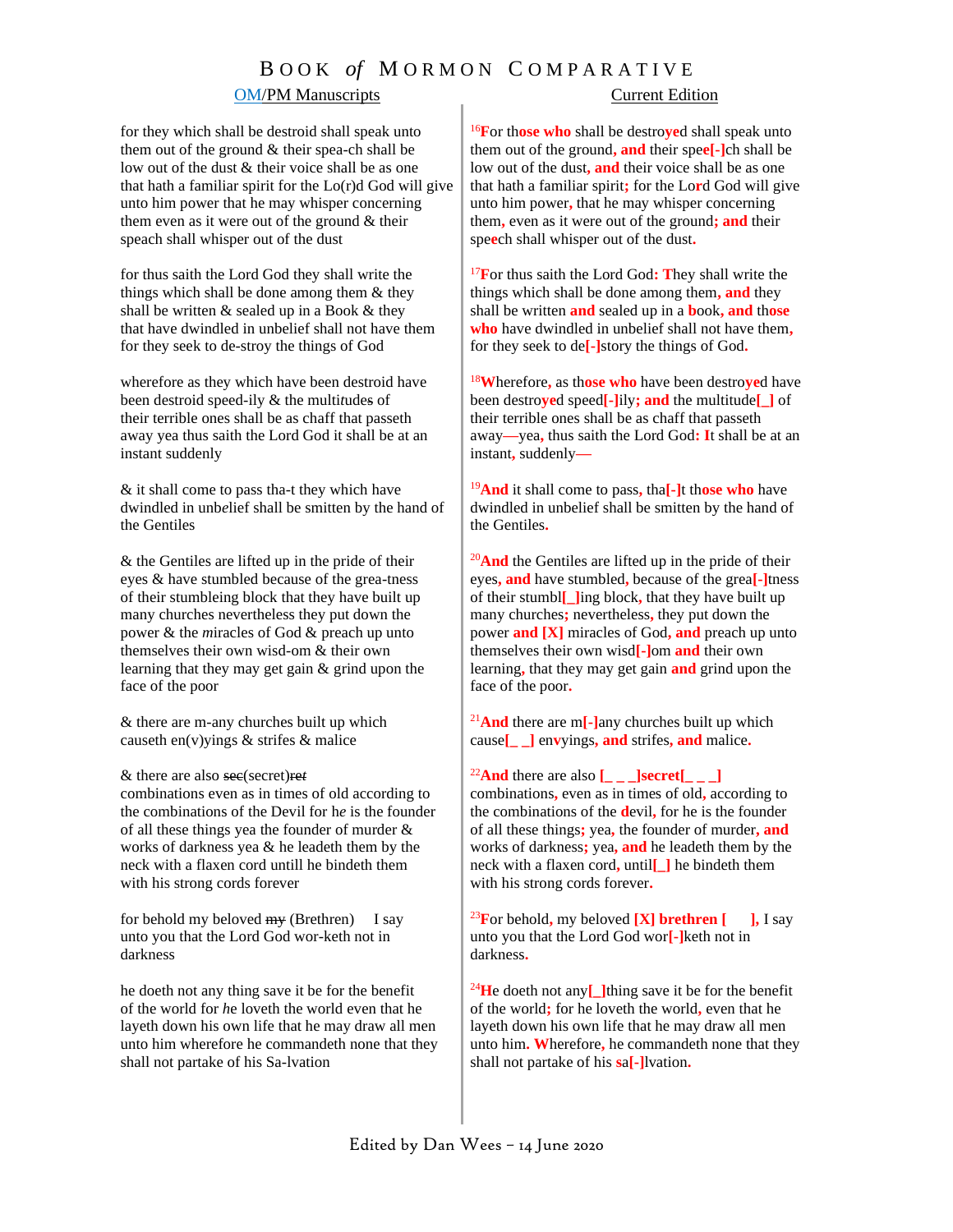### OM/PM Manuscripts Current Edition

behold doth he cry unto any saying *d*epart from me behold I say unto you n-ay but he sayeth come unto me all ye ends of the earth buy milk & honey without mon-ey & without price

behold hath he commanded any that they should depart out of the Synagoges or out of the houses of worship behold I say unto you *n*ay nay

hath he com-manded any that they should no*t* partake of his Salvation Behold I say unto you **85** nay but he hath given it free for all men & he hath commanded his People that they should persuade all men to repentance

behold hath the Lord commanded any that they should not partake of his goodness behold I say unto you nay but all men are privileg-ed the one like unto the other & none are for*b*idden

he commandeth that there shall be no priestcrafts for behold priestcrafts are that men preach & set themselves up for a light unto the world that they may get gain  $&$  praise of  $m$ (the)en world but they seek not the wellfare of Zion

behold the Lord hath forbidden this thing wherefore the Lord God hath given a commandment that all men should have charity which charity is love & except they should have charity they were nothing wherefore if they should hav-e charity they would not suffer the labourer in Zion to perish

but the labourer in Zi-on shall *la* labour for Zion for if they labour for money they shall perish

& again the Lord God hath commanded that men should not murder that they should not lie that they should not steal that they should not take the name of the Lord their God invain that they should not envy that they should not have malice th-at they should not contend one with another that they should not commit whoar-doms & that they should not do none of these things for whoso doeth them shall per-ish

<sup>25</sup>**B**ehold**,** doth he cry unto any**,** saying**: D**epart from me**? B**ehold**,** I say unto you**, N[-]**ay**;** but he sa**i[\_]**th**: C**ome unto me all ye ends of the earth**,** buy milk **and** honey**,** without mon**[-]**ey **and** without price**.** 

<sup>26</sup>**B**ehold**,** hath he commanded any that they should depart out of the **s**ynagog**u**es**,** or out of the houses of worship**? B**ehold**,** I say unto you**, [X]** Nay**.**

<sup>27</sup>**H**ath he com**[-]**manded any that they should not partake of his **s**alvation**?** Behold I say unto you**, N**ay**;** but he hath given it free for all men**; and** he hath commanded his **p**eople that they should persuade all men to repentance**.**

<sup>28</sup>**B**ehold**,** hath the Lord commanded any that they should not partake of his goodness**? B**ehold I say unto you**, N**ay**;** but all men are privileg**[-]**ed the one like unto the other**, and** none are forbidden**.**

<sup>29</sup>**H**e commandeth that there shall be no priestcrafts**;** for**,** behold**,** priestcrafts are that men preach **and** set themselves up for a light unto the world**,** that they may get gain **and** praise of **[\_]the[\_ \_]** world**;** but they seek not the wel**[\_]**fare of Zion**.**

<sup>30</sup>**B**ehold**,** the Lord hath forbidden this thing**;** wherefore**,** the Lord God hath given a commandment that all men should have charity**,** which charity is love**. And** except they should have charity they were nothing**. W**herefore**,** if they should hav**[-]**e charity they would not suffer the labo**[\_]**rer in Zion to perish**.**

<sup>31</sup>**B**ut the labo**[\_]**rer in Zi**[-]**on shall **[\_ \_]** labo**[\_]**r for Zion**;** for if they labo**[\_]**r for money they shall perish**.**

<sup>32</sup>**And** again**,** the Lord God hath commanded that men should not murder**;** that they should not lie**;** that they should not steal**;** that they should not take the name of the Lord their God in**[\_]**vain**;** that they should not envy**;** that they should not have malice**;** th**[-]**at they should not contend one with another**;** that they should not commit who**re[-]**doms**; and** that they should **[X]** do none of these things**;** for whoso doeth them shall per**[-]**ish**.**